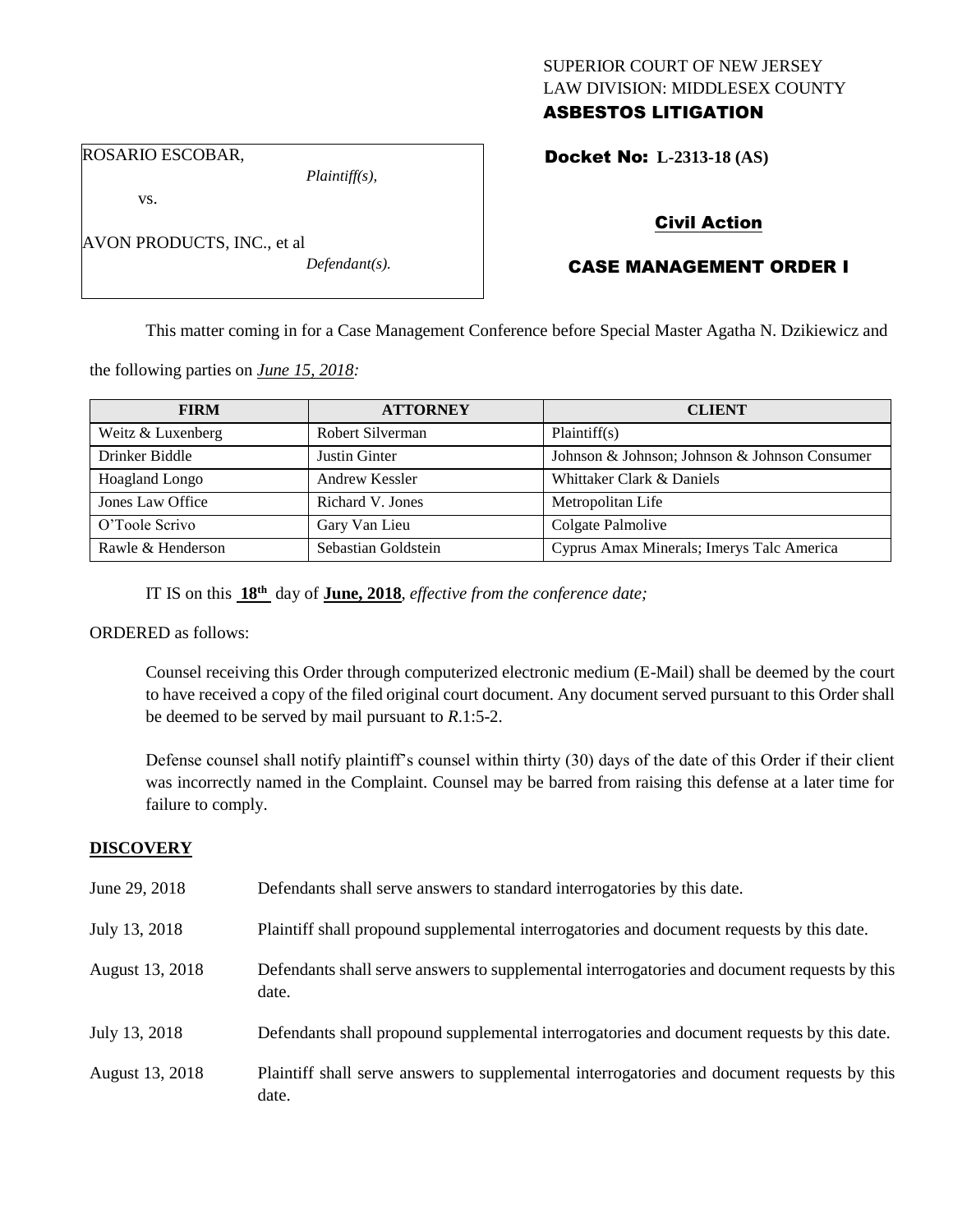- October 31, 2018 Fact discovery, including depositions, shall be completed by this date. Plaintiff's counsel shall contact the Special Master within one week of this deadline if all fact discovery is not completed.
- October 31, 2018 Depositions of corporate representatives shall be completed by this date.

#### **EARLY SETTLEMENT**

January 4, 2019 Settlement demands shall be served on all counsel and the Special Master by this date.

#### **SUMMARY JUDGMENT MOTION PRACTICE**

- January 4, 2019 Plaintiff's counsel shall advise, in writing, of intent not to oppose motions by this date.
- January 18, 2019 Summary judgment motions shall be filed no later than this date.
- February 15, 2019 Last return date for summary judgment motions.

#### **MEDICAL DEFENSE**

- December 31, 2018 Plaintiff shall serve medical expert reports by this date.
- February 19, 2019 Defendants shall identify its medical experts and serve medical reports, if any, by this date. In addition, defendants shall notify plaintiff's counsel (as well as all counsel of record) of a joinder in an expert medical defense by this date.

#### **LIABILITY EXPERT REPORTS**

- December 31, 2018 Plaintiff shall identify its liability experts and serve liability expert reports or a certified expert statement by this date or waive any opportunity to rely on liability expert testimony.
- February 19, 2019 Defendants shall identify its liability experts and serve liability expert reports, if any, by this date or waive any opportunity to rely on liability expert testimony.

## **ECONOMIST EXPERT REPORTS**

- December 31, 2018 Plaintiff shall identify its expert economists and serve expert economist report(s), if any, by this date or waive any opportunity to rely on economic expert testimony.
- February 19, 2019 Defendants shall identify its expert economists and serve expert economist report(s), if any, by this date or waive any opportunity to rely on economic expert testimony.

## **EXPERT DEPOSITIONS**

March 15, 2019 Expert depositions shall be completed by this date. To the extent that plaintiff and defendant generic experts have been deposed before, the parties seeking that deposition in this case must file an application before the Special Master and demonstrate the necessity for that deposition. To the extent possible, documents requested in a deposition notice directed to an expert shall be produced three days in advance of the expert deposition. The expert shall not be required to produce documents that are readily accessible in the public domain.

 $\_$  ,  $\_$  ,  $\_$  ,  $\_$  ,  $\_$  ,  $\_$  ,  $\_$  ,  $\_$  ,  $\_$  ,  $\_$  ,  $\_$  ,  $\_$  ,  $\_$  ,  $\_$  ,  $\_$  ,  $\_$  ,  $\_$  ,  $\_$  ,  $\_$  ,  $\_$  ,  $\_$  ,  $\_$  ,  $\_$  ,  $\_$  ,  $\_$  ,  $\_$  ,  $\_$  ,  $\_$  ,  $\_$  ,  $\_$  ,  $\_$  ,  $\_$  ,  $\_$  ,  $\_$  ,  $\_$  ,  $\_$  ,  $\_$  ,